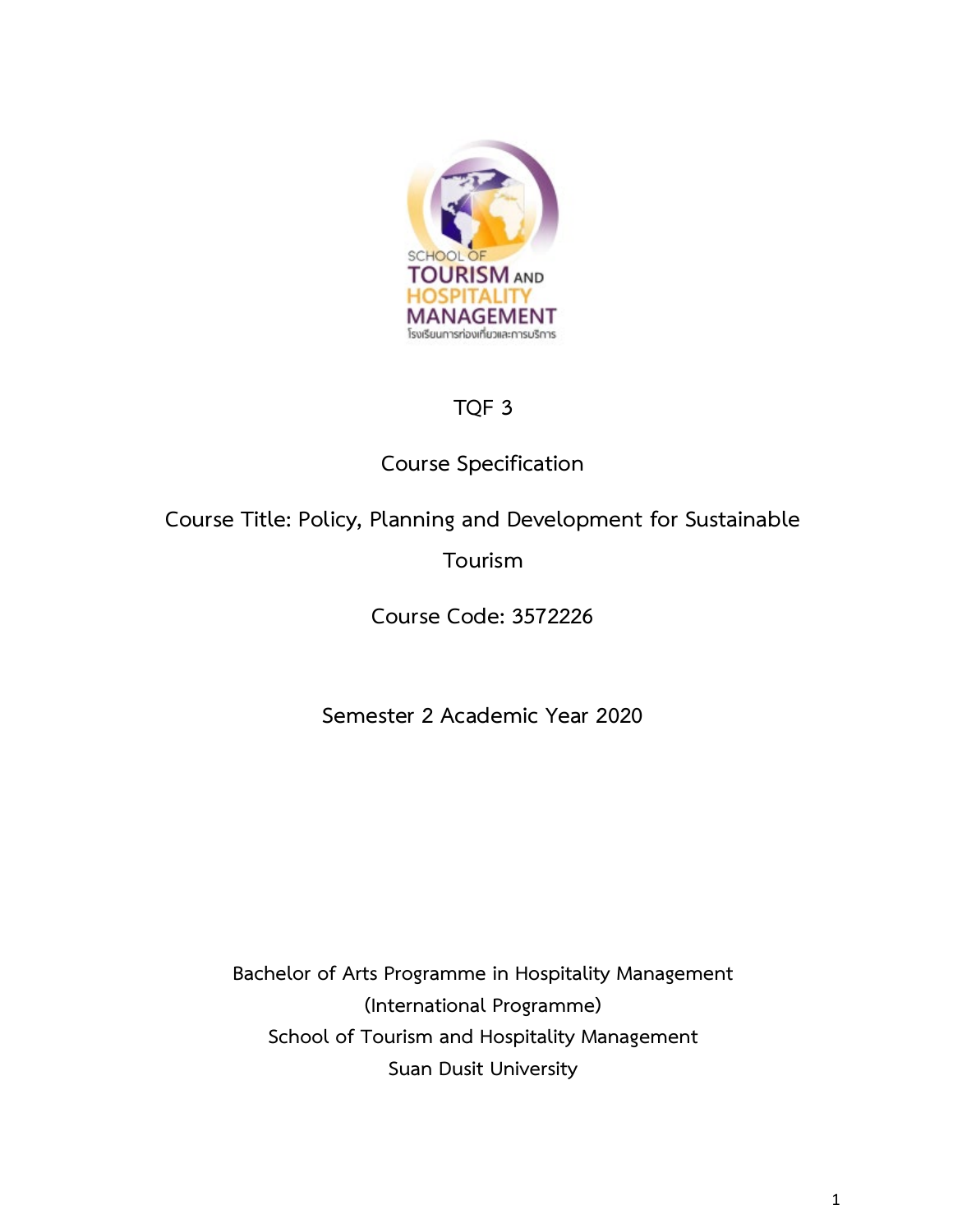# **Content**

| Я<br>C |
|--------|
|        |

| Section 1 General information                             | 3  |
|-----------------------------------------------------------|----|
| Section 2 Aims and Objectives                             | 4  |
| Section 3 Course Description and Implementation           | 4  |
| Section 4 Development of Students' Learning Outcomes      | 5  |
| Section 5 Teaching and Evaluation Plans                   | 9  |
| Section 6 Teaching Materials and Resources                | 12 |
| Section 7 Evaluation and Improvement of Course Management | 13 |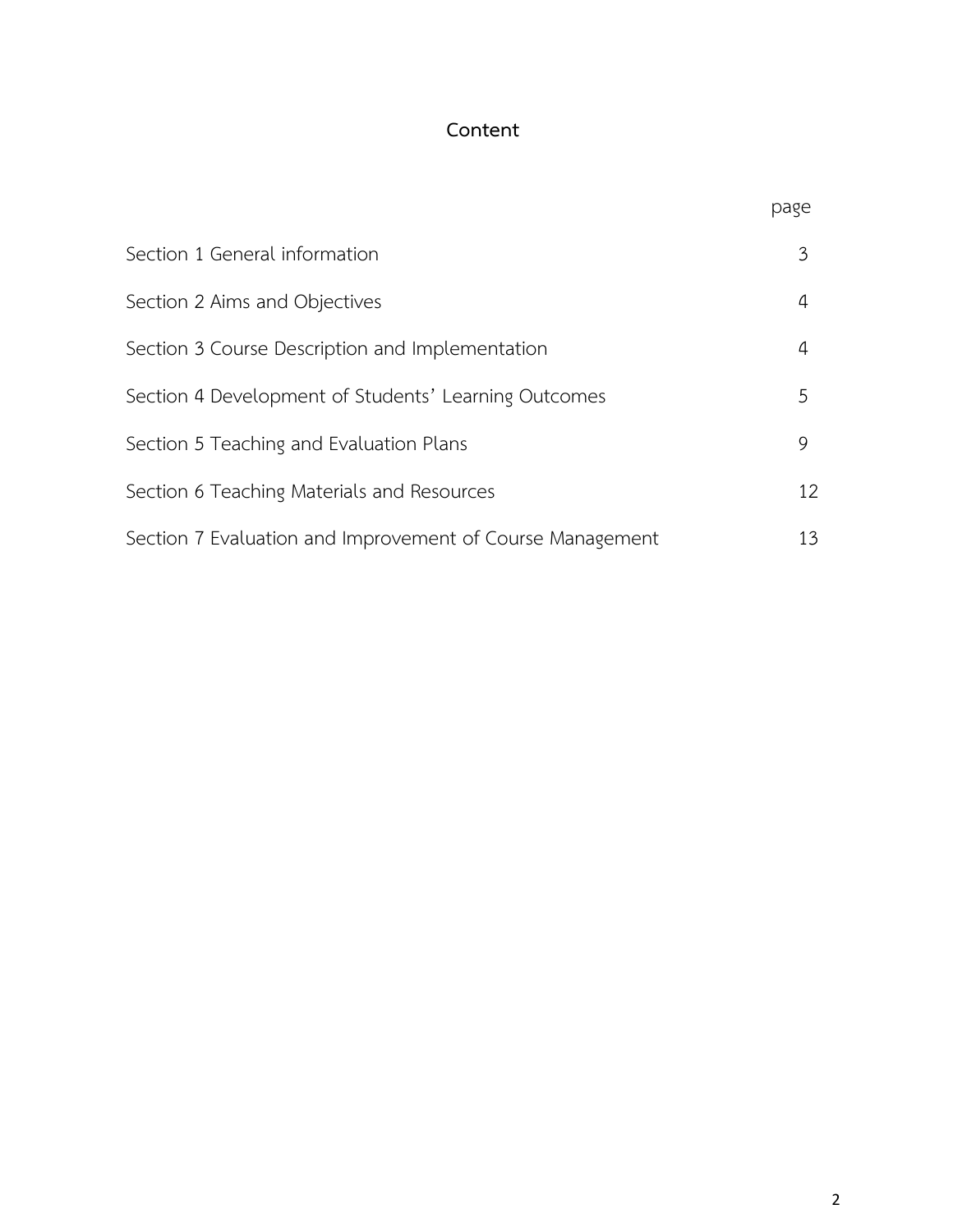# **Course Specification**

| Suan Dusit University |
|-----------------------|
|                       |

**Campus/ Faculty/ Department** School of Tourism and Hospitality Management

## **Section 1: General Information**

- 1. **Course Code and Course Title** 3572226 Policy, Planning and Development for Sustainable Tourism
- **2. Number of Credits**  $3(3-0-6)$

## 3. **Curriculum and type of subject**

3.1 Bachelor of Arts Programme in Hospitality Management

3.2 Type of Subject : Specialiazed Course (Major Requirement Course)

### 4. **Responsible Faculty Menbers**

**4.1 Course Coordinator :** Lecturer Asst. Prof. Dr.Aunkrisa Sangchumnong

**4.2 Instructor :** Lecturer Asst. Prof. Dr.Aunkrisa Sangchumnong

Section A1 / Student Year 2

#### **5. Semester**

Semester 2 Academic Year 2020 / Student Year 2

*6.* **Prerequisite***(s)*

Hospitality Fundamentals

*7.* **Co-requisite***(s)*

None

## **8. Venue**

Room 3201 /Main campus, Suan Dusit University

**9. Latest Date of Course Specification (TQF 3) Development or Modification** 14 November 2020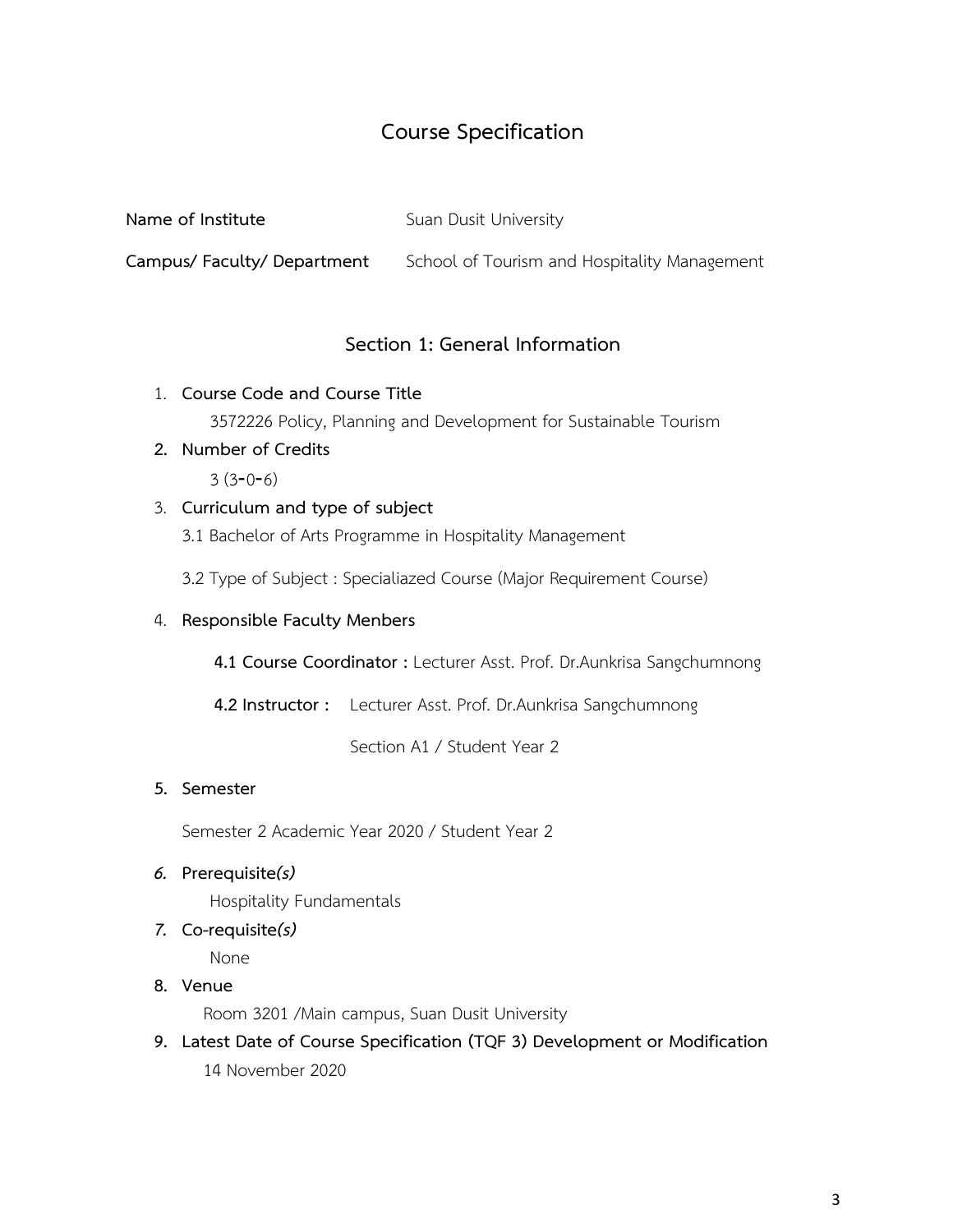## **Section 2: Aims and Objectives**

### **1. Aim of the Course**

The main aim of this course is to provide student with in depth understanding about planning and implementing technique in hospitality industry. Student will know how to measure issue and the way to find solution.

## **2. Course Objectives**

After successful completion of this course, students will be able to

- 1) Have an in depth understanding of contemporary issues in tourism planning and development.
- 2) Have an in depth understanding of the conceptual aspects of tourism development such as sustainable tourism, tourism resource development, community-based tourism, tourism management, and involved tourism marketing activities.
- 3) Be able to discuss the concept of tourism planning and development as a role of decision-makers and planners and provide discussion with critical evaluation.
- 4) Be able to collect primary data and secondary data from variety source of knowledge to determine situation before planning.
- 5) Be able to draft tourism planning based on current situation.

## **Section 3: Course Description and Implementation**

## **1 Course Description**

The contexts of impacts of tourism development in national and international levels, understand concepts, theories, and components of sustainable tourism, study public and private policy and approaches of tourism planning and development for sustainability with the cooperation of all tourism stakeholders, analyse techniques and methods of the best practices in sustainable tourism planning and development both in national and international level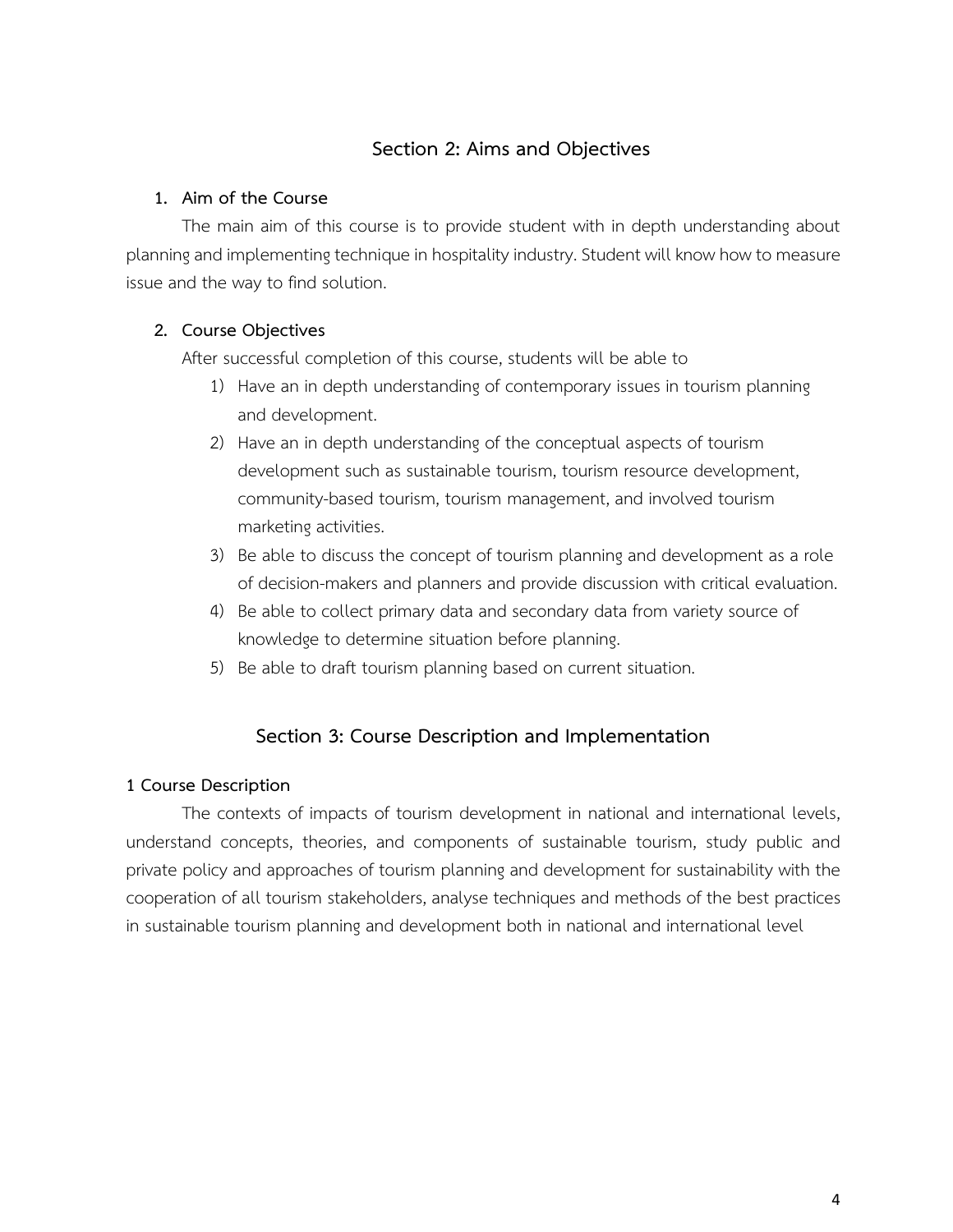## **2. Number of Hours per Semester**

| Lecture  | Tutorial | Practice/Field<br>Experience/Internship | Self-directed<br>Learning |
|----------|----------|-----------------------------------------|---------------------------|
| 45 hours |          |                                         | 90 hours                  |

## **3 Number of hours provided for academic advice and guidance to students**

The faculty member provides academic advice and guidance to students (individual/group) 3 hours/week. Time and date will be informed in the first section.

## **Section 4: Development of Student Learning Outcomes**

## **1. Morality and Ethics**

## **Expected Outcome of Morality and Ethics**

- 1.1 Be aware of morals, ethics, and honesty,
- 1.2 Be punctual and responsible for oneself and the society,

1.3 Be a leader at the same time as a follower, be able to work in a team and be able to provide solutions to conflicts,

1.4 Be respectful towards other people's right, as well as follow rules and regulations of institution and society.

## **Teaching Methods**

 Instructors should have a clear grasp of the intended morals and ethical issues in concrete terms, then the instructors will be far more effective in inserting those learning outcome of morality and ethics stated in section 4.1.1 throughout the course. Moreover, this would assist the instructors to adjust or adapt those issues to what the students need to achieve. The teaching methods would be consisted of:

- The examples of moral and ethical issues in tourism industry,
- Case study- based learning
- Role play of the situation, involving of moral and ethical issues in tourism industry,

- Discussion of the possible issues of moral and ethical issues in tourism industry and in society.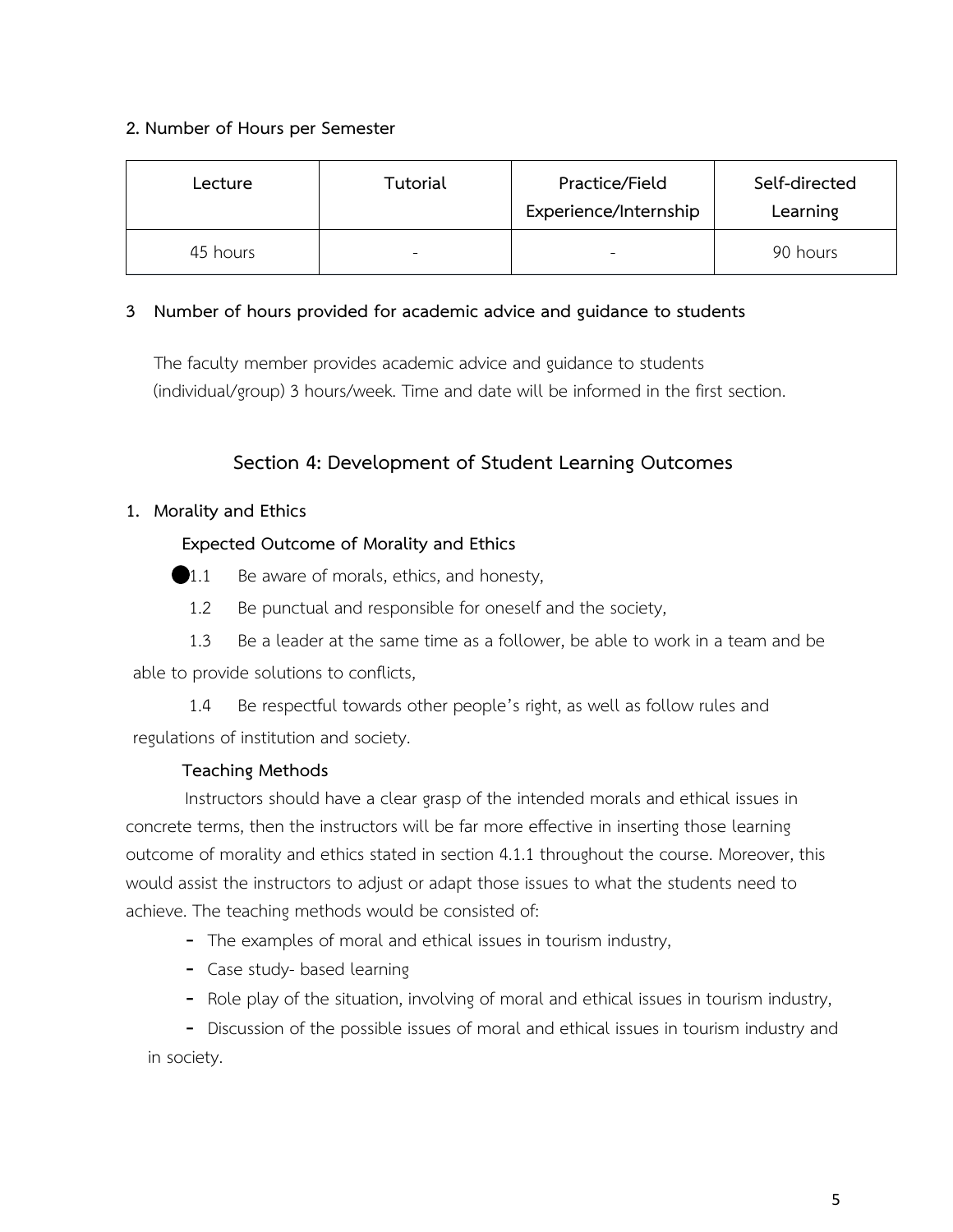#### **Evaluation Methods**

- Evaluate from students' disciplines such as punctuality,
- Evaluate from responsibilities on assigned tasks,
- Evaluate from attending the classes, participating class activities, group discussion.
- Evaluate from discussion manner and thinking during class participation.

### **2 Knowledge Development**

#### **Expected Learning Outcome of Knowledge**

2.1 To understand the important principles and theories of hospitality organizational behavioral and interpersonal skills, international marketing, tourist behavior and related skills systematically and globally.

2.2 To be able to integrate knowledge of hospitality with other related fields.

2.3 To understanding research designs and methodology in order to solve organization problems and to develop organization knowledge management.

#### **Teaching Methods**

Lecture, focus group, group work, academic presentation, analytical studies, academic assessments throughout the semester.

#### **Evaluation Methods**

- Midterm exam, and final exam.
- Other written and verbal assessment throughout the semester.
- Learning

#### **3 Intellectual Knowledge Innovation**

#### **Expected outcome on intellectual knowledge innovation**

- 3.1 To be able to evaluate and analyze data, and able to think critically and systematically in order to find cause, effect, and resolution of the problems in depth.
	- 3.2 To be able to apply methodologies, synthesis, evaluation both practically and theoretically in actual operations,
	- 3.3 To be able to suitably apply knowledge and skills with hospitality problem solving skill. A problem solving test is evaluated by standardized test. A student should explain the concept of problem solving, apply the knowledge for each problem, and able to adapt innovation technology to the profession and related fields.

## **Teaching Methods**

Teaching strategies that are employed for cognitive skills development are;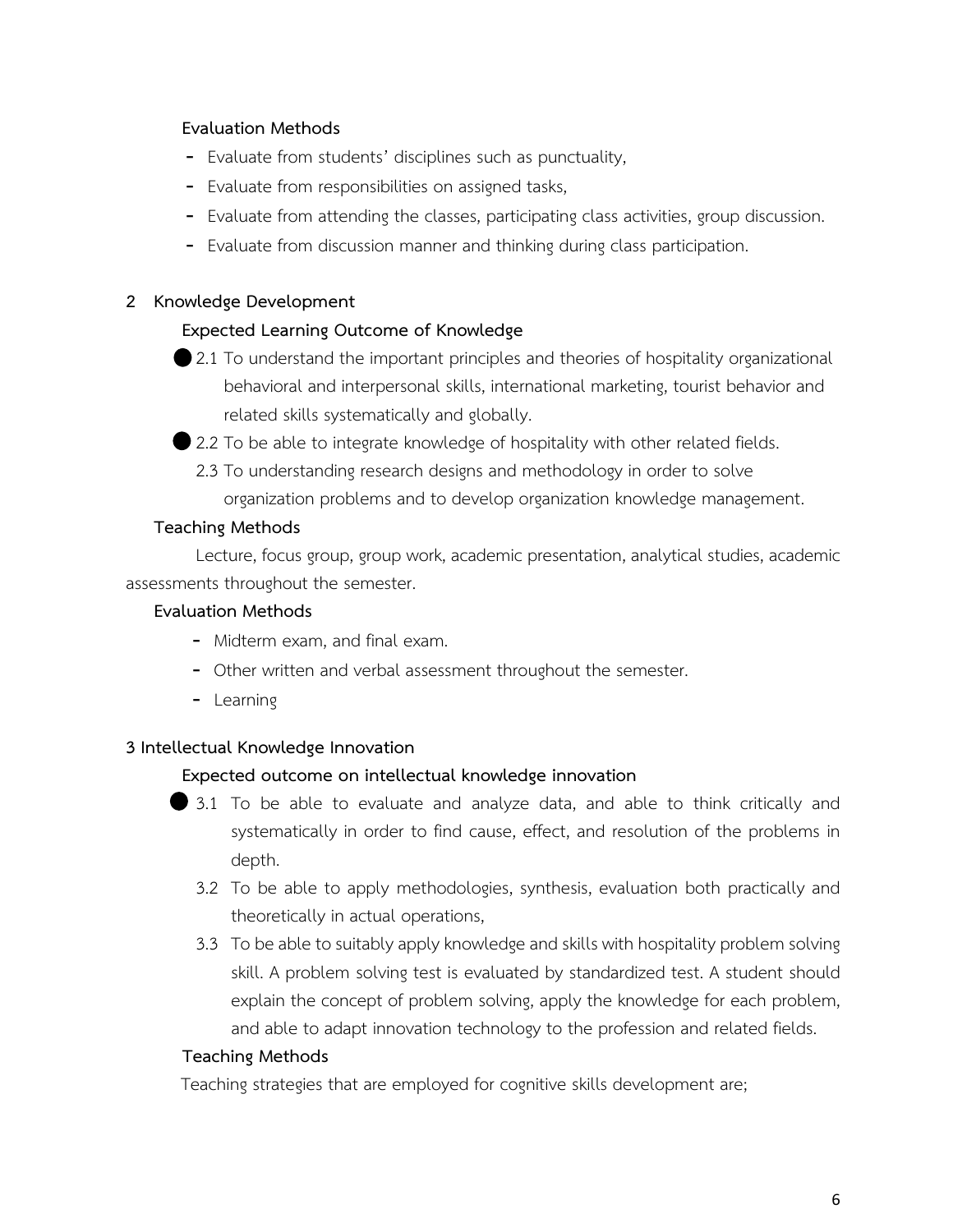- Individual study
- Enquiring-based learning
- Group discussion

## **Evaluation Method**

The results of evaluation are derived from the student's outcomes and practices such as presentation in class, examination by testing and interviewing, and class observation.

## **4 Interpersonal Communication Skills and Responsibility**

## **Expected Learning Outcome on Interpersonal Skills and Responsibility**

- $\bigcirc$  4.1 To be able to work with others and solve the problems both as a good leader and a good team member.
- 4.2 To be able to apply knowledge to improve oneself and future profession based on international criterion.

## **Teaching Methods**

- Demonstrate the ability to work with others.
- Demonstrate the responsibility on delegated work.
- Be able to suitably adapt to situation and organizational culture of work places.
- Demonstrate the human relationship.
- Demonstrate the leadership.

## **Evaluation Methods**

- In class presenting
- Teamwork
- Fieldwork Project

## **5 Numerical Analysis and Information Technology Skills**

# **Expected Learning Outcome on Numerical Analysis, Communication, and Information Technology Skills**

- 5.1 To be able to apply Thai and Foreign languages effectively when communicate both academically and professionally,
- 5.2 To be able to communicate effectively with foreigners from different culture in different situation,
- 5.3 To be able to use information technology suitably in different operations,
- 5.4 To be able to analyze and interpret data, facts, figures, statistics and/or numerical related tasks efficiently.

## **Teaching Methods**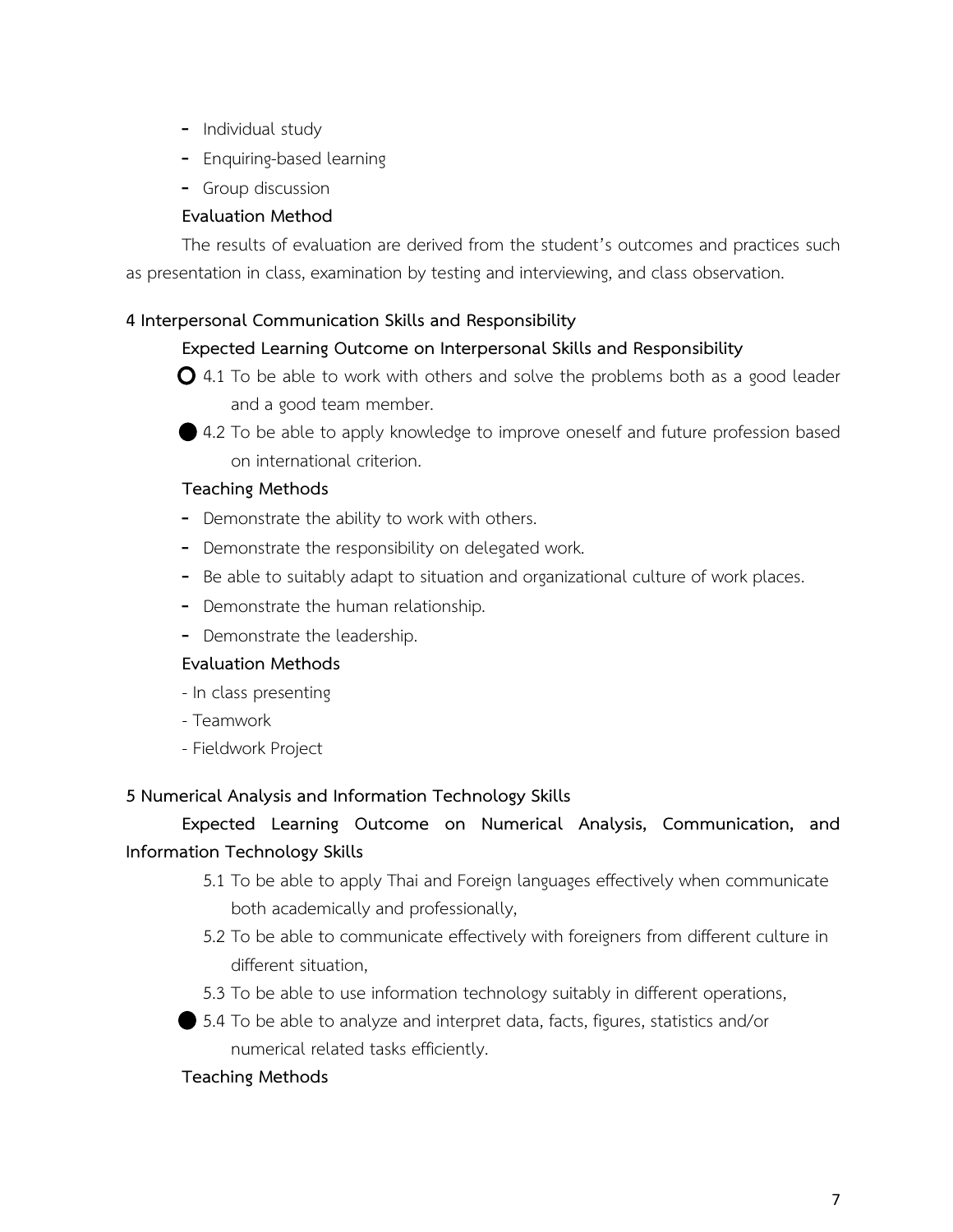Instructors should arrange learning activities for students to analyze simulated situation, present problem solving, and learn the techniques of information technology application in many situations.

## **Evaluation Methods**

Evaluate the ability in applying theories and selecting the information technology application or related mathematics and statistics for presentation.

## **Section 5: Teaching and Evaluation Plans**

## **5.1 Lecturing plan**

| Week           | <b>Topics</b>                                                                            | Hour<br>/week  | Teaching & Learning<br>Activities,                                            | <b>Instructional Media</b>                                                               |
|----------------|------------------------------------------------------------------------------------------|----------------|-------------------------------------------------------------------------------|------------------------------------------------------------------------------------------|
| $\mathbf{1}$   | Course introduction<br>Course syllabus<br>overview<br>Course objective and<br>evaluation | $\mathfrak{Z}$ | Get to know each other                                                        | - Power Point<br>- Card Game<br>- Teaching Document                                      |
| 2              | Tourism Planning<br>Introduction<br>The nature of<br>planning                            | 3              | Lecture<br>Classroom discussions and<br>enquiry-based learning                | - Power Point<br>- Case Study of<br>Countries Planning and<br>Policy                     |
| $\mathfrak{Z}$ | Planning Approach,<br>Implementation of<br>Planning, Output of<br>tourism planning       | $\mathfrak{Z}$ | Lecture<br>Case studies analysis<br>Exercise                                  | - Power Point<br>- Case study of<br>Countries Planning and<br>Policy<br>- Exercise paper |
| $\overline{4}$ | SWOT Analysis<br>PESTLE Analysis                                                         | 3              | In class brainstorming<br>Classroom discussions and<br>enquiry-based learning | - Power point<br>- Exercise Paper                                                        |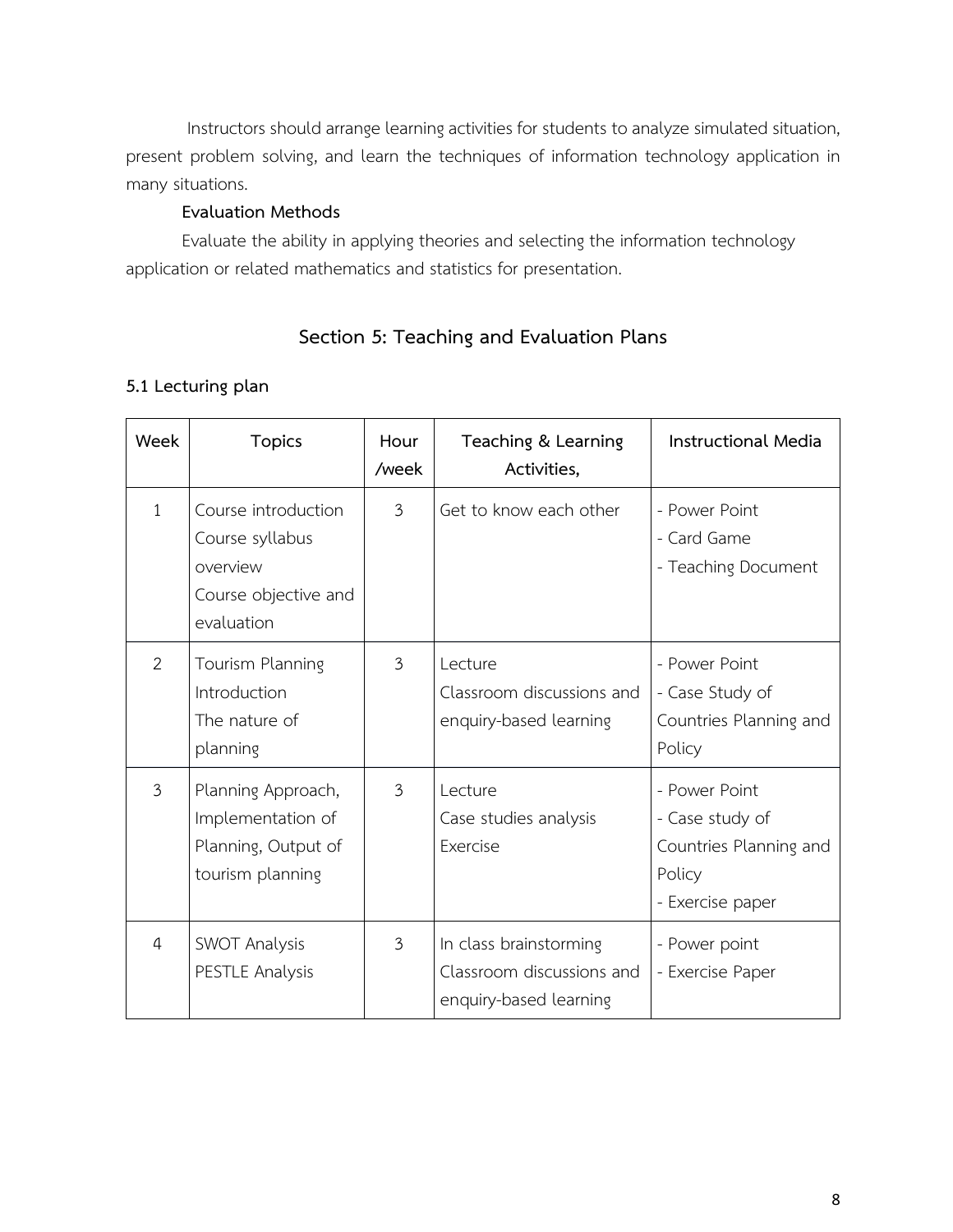| Week           | <b>Topics</b>                                                                                 | Hour<br>/week  | Teaching & Learning<br>Activities,                                                         | Instructional Media                                 |
|----------------|-----------------------------------------------------------------------------------------------|----------------|--------------------------------------------------------------------------------------------|-----------------------------------------------------|
| 5              | <b>SWOT Analysis</b><br>PESTLE Analysis                                                       | $\mathfrak{Z}$ | Surveying and doing<br>assignment about<br>Proposed Area Analysis                          | - Power point<br>- Exercise Paper                   |
| 6              | Sustainable Tourism<br>Development                                                            | 3              | Assignment Results<br>Presenting, Lecture<br>In class discussion<br>enquiry-based learning | - Power point<br>- Exercise Paper<br>- Case studies |
| $\overline{7}$ | Sustainable<br>Development Goals /<br>and How to<br>measuring<br>Sustainability               | $\mathfrak{Z}$ | Lecture<br>Case studies Analysis<br>Enquiry-based learning<br>In class presentation        | - Case studies<br>- Power point                     |
| 8              | Impact of tourism<br>development                                                              | 3              | Lecture<br>Case studies Analysis<br>Enquiry-based learning<br>In class presentation        | - Case studies<br>- Power point                     |
| 9              | Field Trip to<br>community<br>destination to study<br>the impact of<br>tourism<br>development | 3              | Community Study                                                                            | Real Setting                                        |
| 10             | Level of tourism<br>planning                                                                  | 3              | Lecture<br>Case studies analysis<br>enquiry-based learning                                 | - Power point<br>- VDO<br>- Case studies            |
| 11             | Policy plan                                                                                   | 3              | Lectures<br>In class discussion<br>Case studies analysis                                   | - Power point<br>- Case studies                     |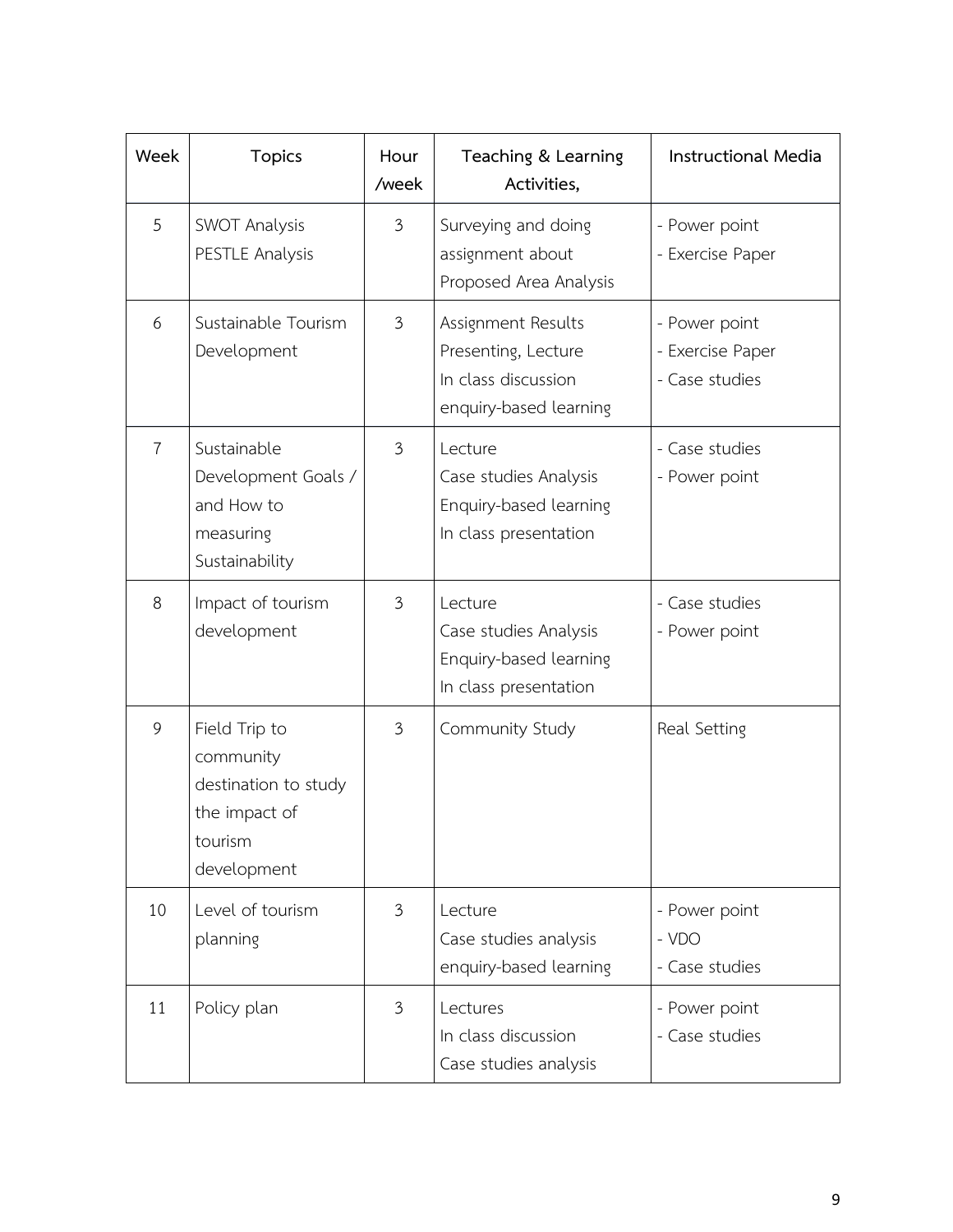| Week | <b>Topics</b>                                                          | Hour<br>/week  | Teaching & Learning<br>Activities,                       | Instructional Media                      |
|------|------------------------------------------------------------------------|----------------|----------------------------------------------------------|------------------------------------------|
| 12   | Strategic plan                                                         | $\mathfrak{Z}$ | Lectures<br>In class discussion<br>Case studies analysis | - Power point<br>- VDO<br>- Case studies |
| 13   | Tactical Plan                                                          | 3              | Lectures<br>In class discussion<br>Case studies analysis | - Power point<br>- VDO<br>- Case studies |
| 14   | Operational Plan                                                       | $\mathfrak{Z}$ | Lectures<br>In class discussion<br>Case studies analysis | - Power point<br>- VDO<br>- Case studies |
| 15   | Current Situation<br>Analysis and Strategic<br>Planning<br>development | 3              | Lectures<br>In class discussion<br>Case studies analysis | - Power point<br>- VDO<br>- Case studies |

**NB.** The course is subject to change without prior notice to fit the changing tourism and hospitality circumstances

| Activities              | Expected       | Methods             | Assessment | Percentage |
|-------------------------|----------------|---------------------|------------|------------|
|                         | Outcome        |                     | Week       |            |
| 2, 3, 4, 5, 6, 7, 8     | 2.1, 2.2       | Exercise and test   | 3,4,5,6,16 | 20%        |
| 10, 11, 12, 13, 14      |                |                     |            |            |
| (In class lecture and   |                |                     |            |            |
| Enquiry-based learning) |                |                     |            |            |
| $1 - 15$                | 1.1, 1.2, 1.3  | Discussion, class   | $1 - 15$   | 10%        |
| (Using Case Study and   | 2.1, 2.2, 2.3, | participation and   |            |            |
| In class brainstorming  | 3.1, 3.2, 3.3  | satisfactory result |            |            |
| and discussion)         |                |                     |            |            |
|                         |                |                     |            |            |

## **5.2 Knowledge Gain Evaluation Plan**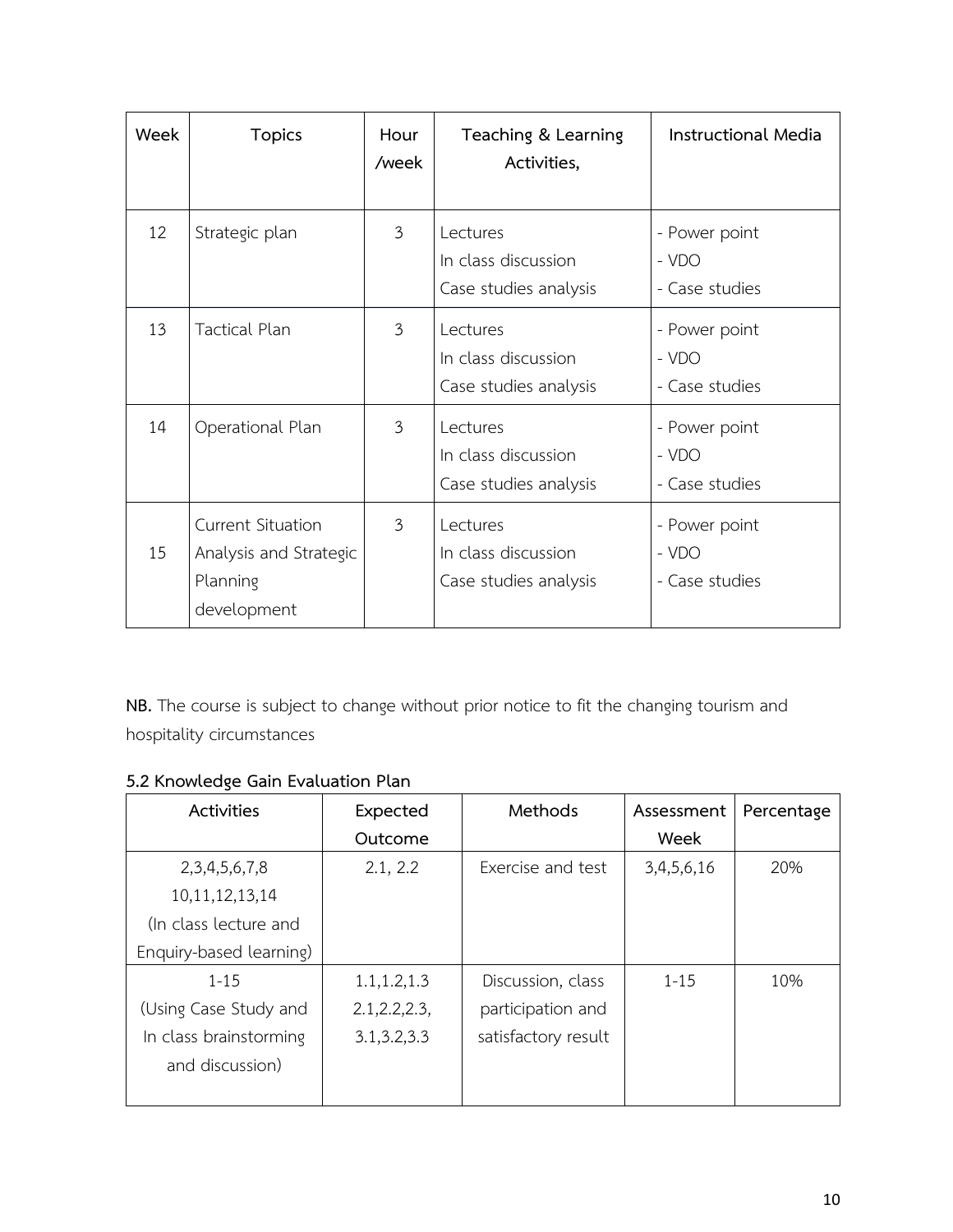| <b>Activities</b>   | Expected       | Methods               | Assessment | Percentage |
|---------------------|----------------|-----------------------|------------|------------|
|                     | Outcome        |                       | Week       |            |
| 5,9                 | 1.1, 1.2, 1.3, | Planning Skill, Self- | 9          | 30%        |
| (Field Trip,        | 2.1, 2.2, 2.3, | Discipline,           |            |            |
| Group Project       | 3.1, 3.2, 3.3  | Responsibility,       |            |            |
| Fieldwork, In class | 4.1, 4.2, 4.3, | Participation, Team   |            |            |
| discussion)         | 5.1, 5.2, 5.3  | Work,                 |            |            |
| 6,14                | 2.1, 2.2, 2.3, | Technological skill,  | 6,14       | 10%        |
| In class presenting | 3.1, 3.2, 3.3  | communicating         |            |            |
|                     | 4.1, 4.2, 4.3, | skill, Knowledge      |            |            |
|                     | 5.1, 5.2, 5.3  | Understanding         |            |            |
| Final Test          |                | Course Summary        | 16         | 30%        |

### **Evaluation Plan of Ratio of mark discovery**

| In class assignments              | 30 %  |
|-----------------------------------|-------|
| Attendance and participation 10 % |       |
| Field Trip Activities             | 30 %  |
| Final Examination                 | 20 %  |
| Upskill English Discovery         | 10%   |
| Total                             | 100 % |

## **Course evaluation**

- Students' achievement as indicated above

## **Section 6: Teaching and Learning Resources**

#### **6.1 Main Texts and Teaching Materials**

Hall, C.M. (2007). Tourism Planning: Policies, Processes, and Relationship. Pearson Publishing. ISBN 9780132046527 Sangchumnong, A. (2019). Tourism Planning and Policy. Teaching Material.

**6.2 Essential Teaching Resources** (Books, journals, websites and other documents essential for additional reading)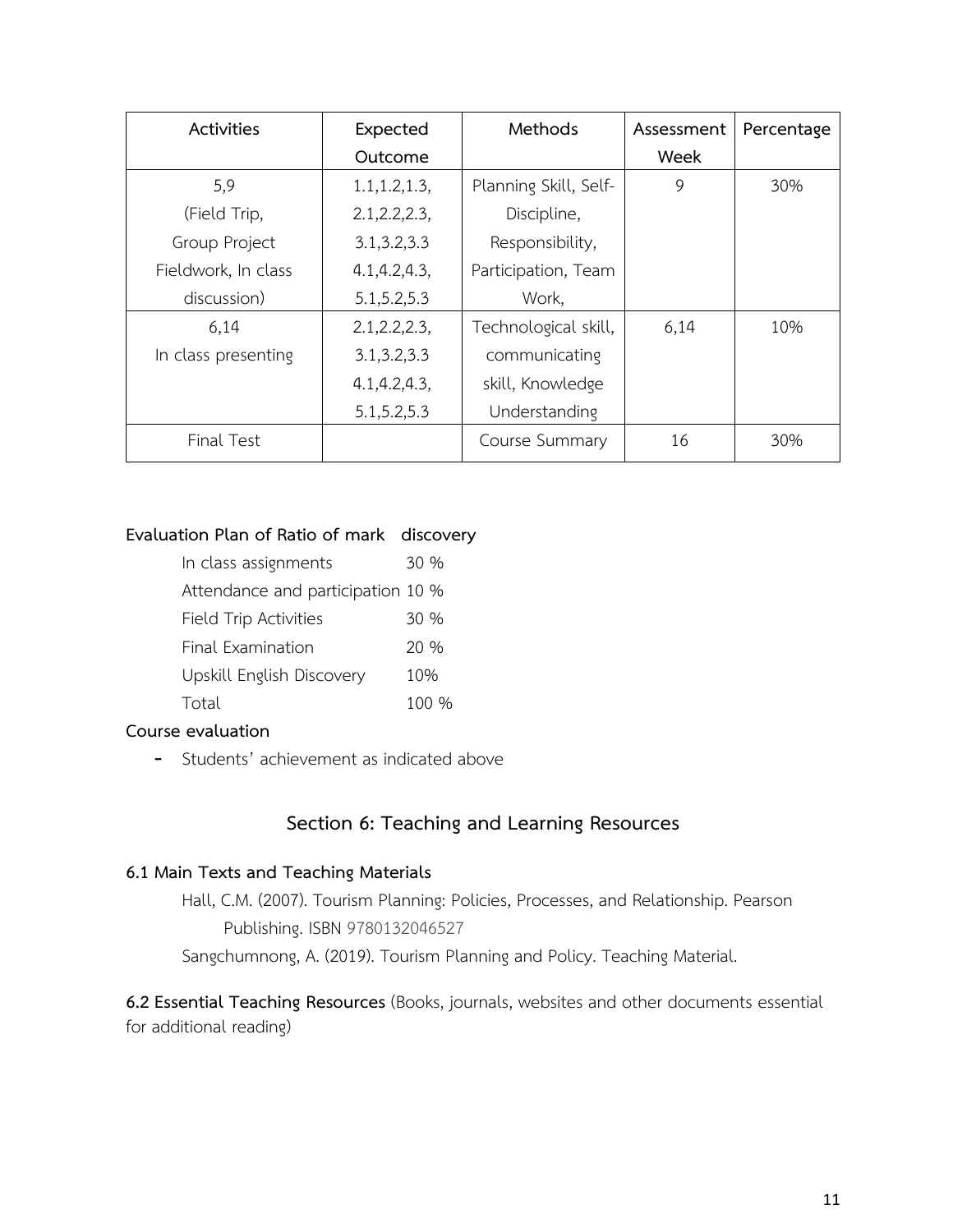Sustainable Development and Planning VII by O. Ozcevik, Istanbul Technical University, Turkey, C.A. Brebbia, Wessex Institute of Technology, UK and S.M. Sener, Istanbul Technical University, Turkey

**6.3 Recommended Teaching Resources** (Books, journals, websites and other documents recommended for additional reading)

*Tourism Planning & Development*, Events on Taylor & Francis Online. http://explore.tandfonline.com/cfp/pgas/jma03647-rthp-cfp-overtourismtourismphobia

## **Section 7: Evaluation and Improvement of Course Management**

| Grade                 | Percentage | GPA  |
|-----------------------|------------|------|
| A                     | 85-100     | 4.00 |
| $\,$ + $\,$<br>B      | 80-84      | 3.50 |
| B                     | 75-84      | 3.00 |
| $\pm$<br>$\mathsf{C}$ | 70-74      | 2.50 |
| $\mathsf C$           | 60-69      | 2.00 |
| $^+$<br>D             | 55-59      | 1.50 |
| D                     | 50-54      | 1.00 |
| F                     | $0 - 49$   | 0.00 |

#### **7.1 Strategies for Course Effectiveness Evaluation by Students**

## **7.2 Strategies for Teaching Evaluation**

- Students' satisfaction towards teaching and learning of the course using questionnaires.